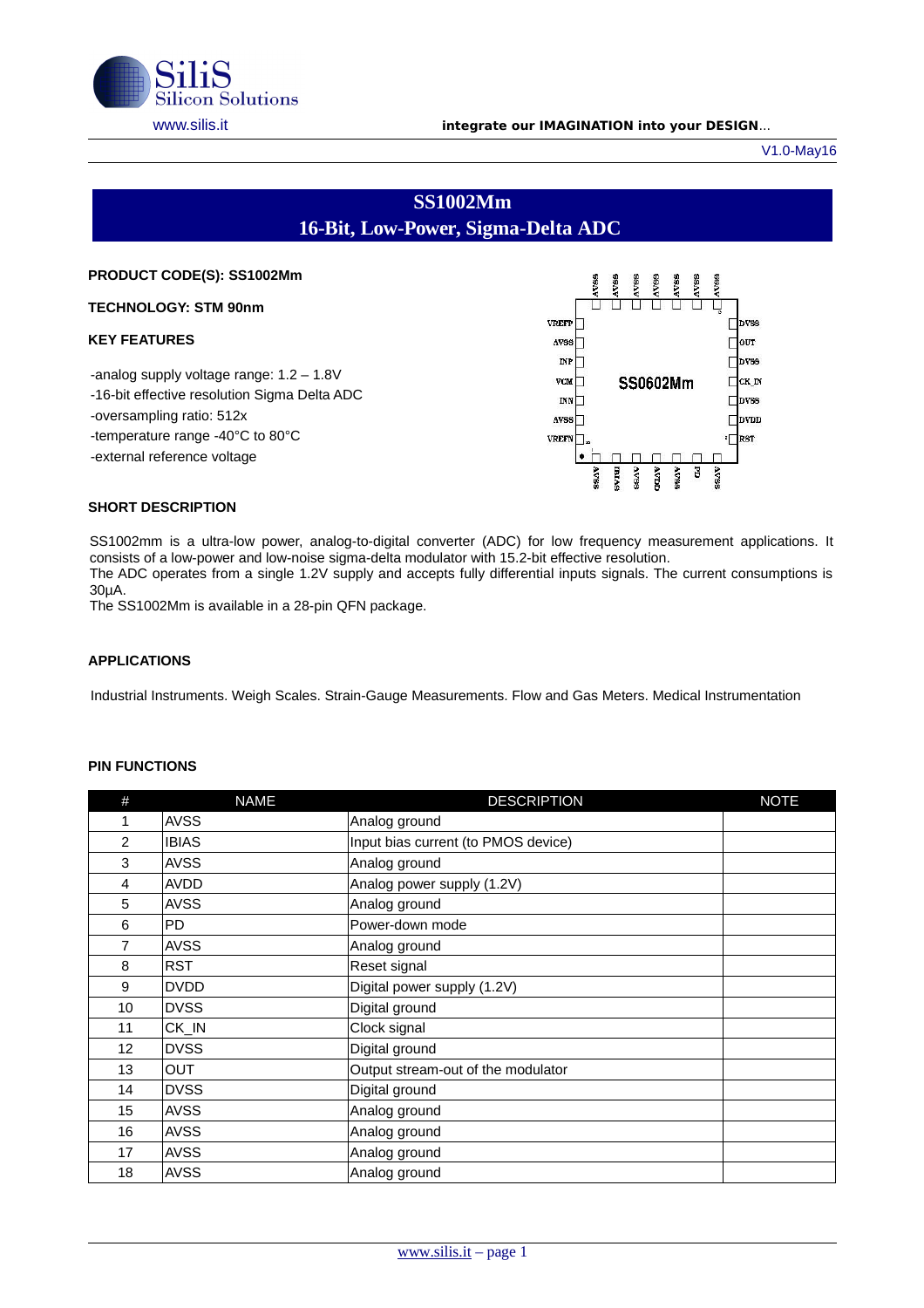

## [www.silis.it](http://www.silis.it/) **integrate our IMAGINATION into your DESIGN**...

V1.0-May16

| 19 | <b>AVSS</b>  | Analog ground              |  |
|----|--------------|----------------------------|--|
| 20 | <b>AVSS</b>  | Analog ground              |  |
| 21 | <b>AVSS</b>  | Analog ground              |  |
| 22 | <b>VREFP</b> | Positive reference voltage |  |
| 23 | <b>AVSS</b>  | Analog ground              |  |
| 24 | INP          | Positive input signal      |  |
| 25 | <b>VCM</b>   | Input common-mode voltage  |  |
| 26 | <b>INN</b>   | Negative input signal      |  |
| 27 | <b>AVSS</b>  | Analog ground              |  |
| 28 | <b>VREFN</b> | Negative reference voltage |  |

## **RECCOMENDED OPERATING CONDITIONS**

| <b>Symbol</b> | Parameter                        | Min | Max | Unit         |
|---------------|----------------------------------|-----|-----|--------------|
| VDD           | Supply voltage                   | ∸∙  | 1.8 |              |
|               | Storage temperature              | -40 | 80  | $\circ$<br>╰ |
| <b>ESD</b>    | <b>ESD protection level, HBM</b> |     |     | k٧           |

## **ELECTRICAL CHARACTERISTICS**

Typical Conditions: VDD = 1.2V. VREFP=1V, VREFN=0V. All specifications Tmin to Tmax unless otherwise noted.

| <b>Parameter</b>                  | <b>Condition</b> | Min | <b>Typ</b>           | Max | Unit        | <b>Note</b> |
|-----------------------------------|------------------|-----|----------------------|-----|-------------|-------------|
| ADC CHANNEL SPECIFICATION         |                  |     |                      |     |             |             |
| Output Update Rate                |                  |     | 250                  |     | <b>kHz</b>  |             |
| <b>ADC CHANNEL</b>                |                  |     |                      |     |             |             |
| Resolution                        |                  |     | 15.2                 |     | bits        |             |
| Output noise                      |                  |     | 12.4                 |     | $\mu V$ rms |             |
| IDD (current consumption), @ 1.2V |                  |     | 30                   |     | μA          |             |
| Power Supply Rejection, @ 35Hz    |                  |     | 75.86                |     | dB          |             |
| <b>ANALOG INPUTS</b>              |                  |     |                      |     |             |             |
| Bipolar Input Voltage Range       |                  |     | <b>±VREFP</b>        |     | $\vee$      |             |
| Unipolar Voltage Range            |                  |     | 0 to<br><b>VREFP</b> |     | V           |             |
| <b>REFERENCE INPUT</b>            |                  |     |                      |     |             |             |
| Input Common Mode Voltage         |                  |     | 0.5                  |     | $\vee$      |             |
| Common-Mode Rejection, @ 35Hz     |                  |     | 58                   |     | dB          |             |